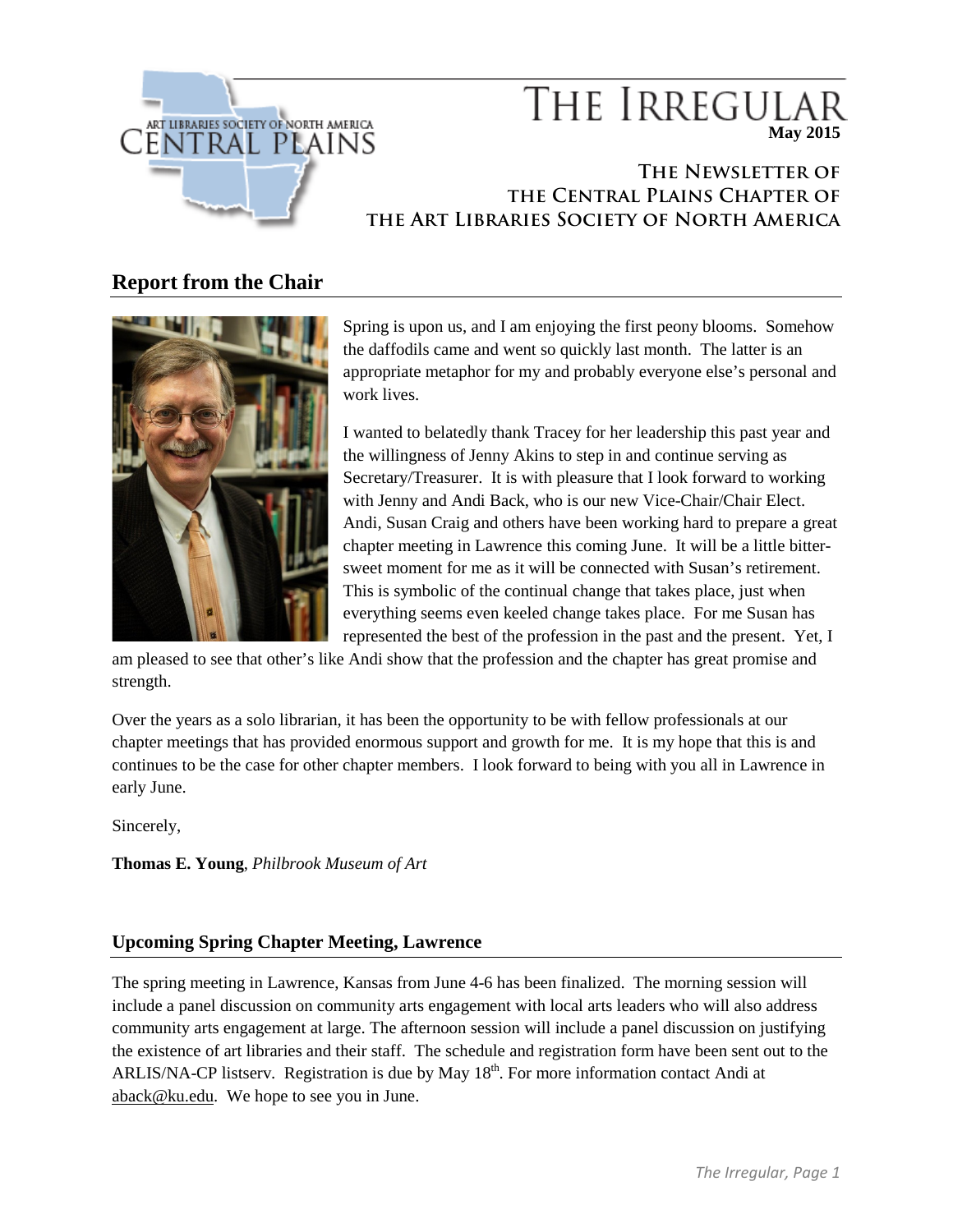## *Submitted by Thomas E. Young, ARLIS/NA Central Plains Chapter Chair, 29 April 2015*

As I was born in Fort Worth and regularly visit family there, this trip was to familiar territory. Fort Worth has always impressed me with its excellent art museums, which are housed in facilities designed by some of the leading architects of our time. The program for the conference was well put together, and reflected in large part the growth and importance of technology in the  $21<sup>st</sup>$  century library. The institutions and individuals in Fort Worth were welcoming and very much reflected the generosity of Texas hospitality.

I attended the Chapter Chairs Roundtable and the Leadership Breakfast. At the leadership breakfast, chapter officers were given an introduction the society's leadership, current programs, and issues. One of the changes on the board is the proposed merging of the board liaisons for Development, Diversion and Membership into a single Advancement Liaison. The Society is currently working on the next Strategic Plan to begin in 2016, and will be shifting from a five year plan to a more flexible three year "strategic directions." The intent is to be more flexible. The chapters have been asked to be more aware of the strategic plan, and see how the chapter activities can be more in-line with the society's goals. Among the other items discussed, were the revision of our bylaws on which we just voted; revisions of the Policy Manual and the establishment of a Code of Conduct for both conferences and the organization. The revised Policy Manual should be available on-line in May. Financially, the society seems to be in a good place, as the Washington, D.C. conference was very successful, and it appears that the Ft. Worth conference will also follow suit. Communication between the chapters and the board is important and is being better facilitated through new ways, such as use of Basecamp for on-line communication between the board Chapters Liaison and the chapter officers. Since 2014 the Chapter Liaison has organized Chapter Chairs Roundtable Meetings, with discussions on chapter mentoring programs, etc. We were reminded that the deadline for chapter applications for Special Funding (up to \$500) is July 15, 2015. A new membership brochure has been produced and is now available in French, English and Spanish.

Ten members of the Central Plains chapter met informally for dinner at Taverna restaurant. Andi Back gave us an update about our upcoming meeting in Lawrence in June. Sessions of particular interest to me included *1 + 1 = 3: Connections within and between Texas Digital Collections*, *Telling Stories: Regional Artists and their Art*, and *Known Unknowns and Unknown Knowns: Privacy, Secrets, and the Limitations of Archives*. The common thread with all of these programs is the development, digitization and access to archive and/or special collections.

Sadly, it always seems that I am just getting into the swing of the conference when it is over. To me one of the most important aspects of these professional meetings remains the opportunity to meet and renew relationships with other professionals.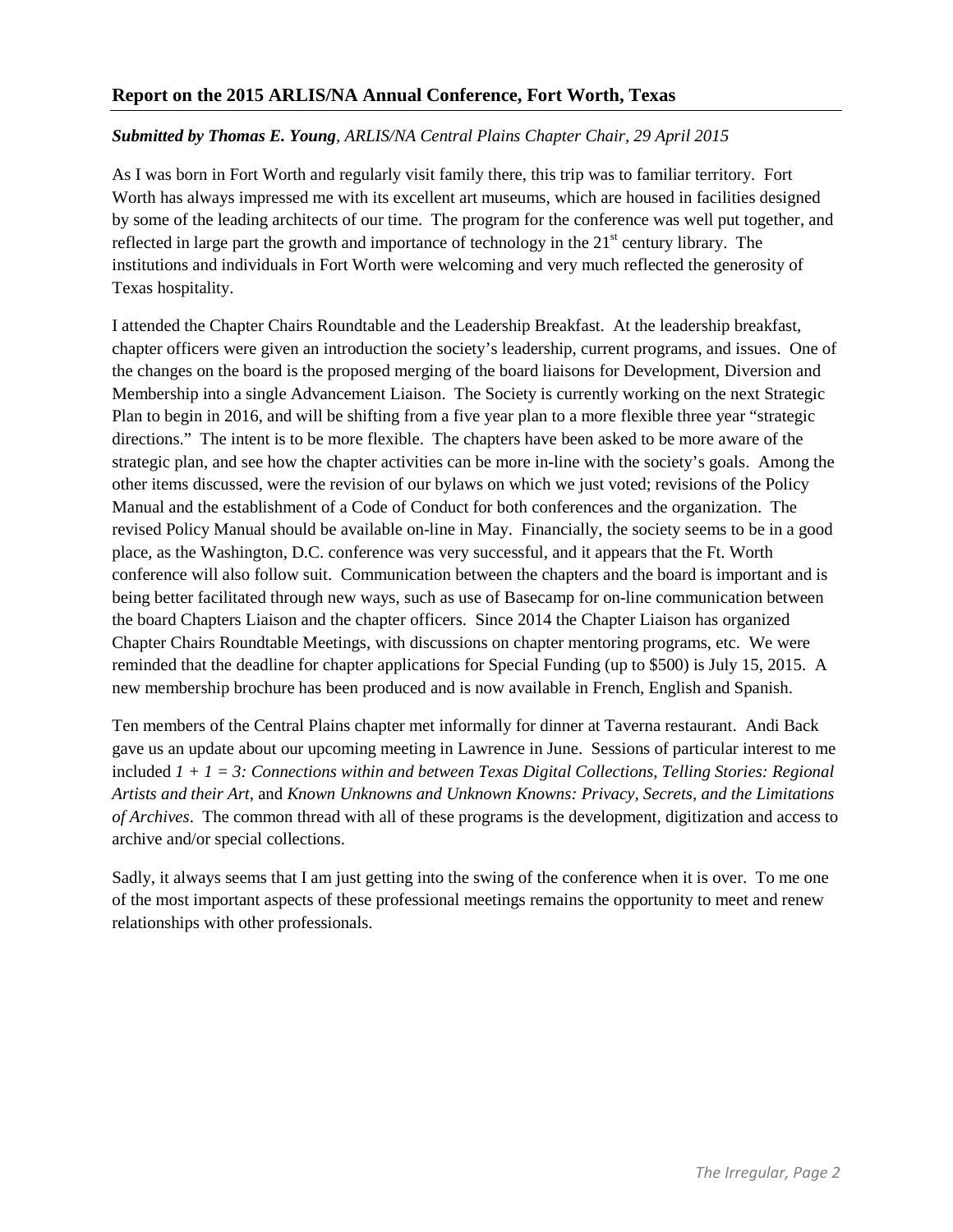

Chapter Chair Tom Young enjoys the Fort Worth Water Gardens Plaza, designed by Philip Johnson, directly across the street from the hotel.

## **Suzy Frechette**, *Library Head, Fine Arts Department*, *Saint Louis Public Library*

The ARLIS/NA Annual Conference in Fort Worth had something for

everyone. To the general public, the city may have the reputation of being Dallas' cowtown little sister, but its cultural complex that includes the Kimbell, the Amon Carter, and the Modern Art Museum is second to none, and many events and tours took place there. The sessions ranged from the highly technical to the traditional "how-we-do-it-good-in-our-library" varieties. If I do say so myself, one of the most successful this year was the one sponsored by the Public Libraries SIG that addressed how libraries can serve working and aspiring artists. Our bibliography of useful titles was in great demand for the rest of the conference. The 36 poster sessions were also varied and instructive – there seem to be more every year! The vendors had wonderful things, as usual, but there was no one Big New Thing this year.

At the Convocation, the Wittenborn publishing award was bestowed, for the second year in a row, on a digital-only resource. Unlike last year when it was an app (!), this one is a free website created by the National Gallery of Art: [http://www.nga.gov/content/ngaweb/research/online-editions/17th-century](http://www.nga.gov/content/ngaweb/research/online-editions/17th-century-dutch-paintings.html)[dutch-paintings.html](http://www.nga.gov/content/ngaweb/research/online-editions/17th-century-dutch-paintings.html) . Daniel Starr, a friend to many CPers and catalogers, received the Distinguished Service Award for his long and productive service to the Society.

The conference also featured many tours, from neighborhood and downtown walking tours to the one I took, an all-day tour of Dallas. We saw all the shiny new buildings, most by living "star-chitects", as well as visited the Dallas Public Library and the Art Deco Texas State Fair Grounds.

Last but never least, our chapter met for a delightful meal and visit at a nice Italian restaurant near the hotel. It was great to see and visit with those who could make it to the conference –for me, this is always the most meaningful aspect of our meetings and conferences. I hope many of us are able to go to Seattle.

## *Submitted by Marilyn Carbonell, Head, Library Services, The Nelson-Atkins Museum of Art*

In March the lovely Texas Spring weather greeted us in Fort Worth for the ARLIS/NA 43rd Annual Conference. At the Artist Files Special Interest Group session, co-chairs Samantha Deutch and Sally McKay, covered our ARLIS/NA affiliate session at CAA in February, and I gave a report on my Artist File Initiative paper from the same session and received more enquiries about our project. I attended the Museum Division meeting, chaired by our Chapter's Catherine Petersen (Crystal Bridges), and volunteered to work on the art museum libraries statistics project lead by Heather Slania. At the OCLC Research Library Partnership roundtable, Dennis Massie announced a new project of customized museum library ILL data. For me, this conference had two major thematic interests: supporting artists and new technology. Sessions supporting artists had obvious appeal given our library's Artist File project and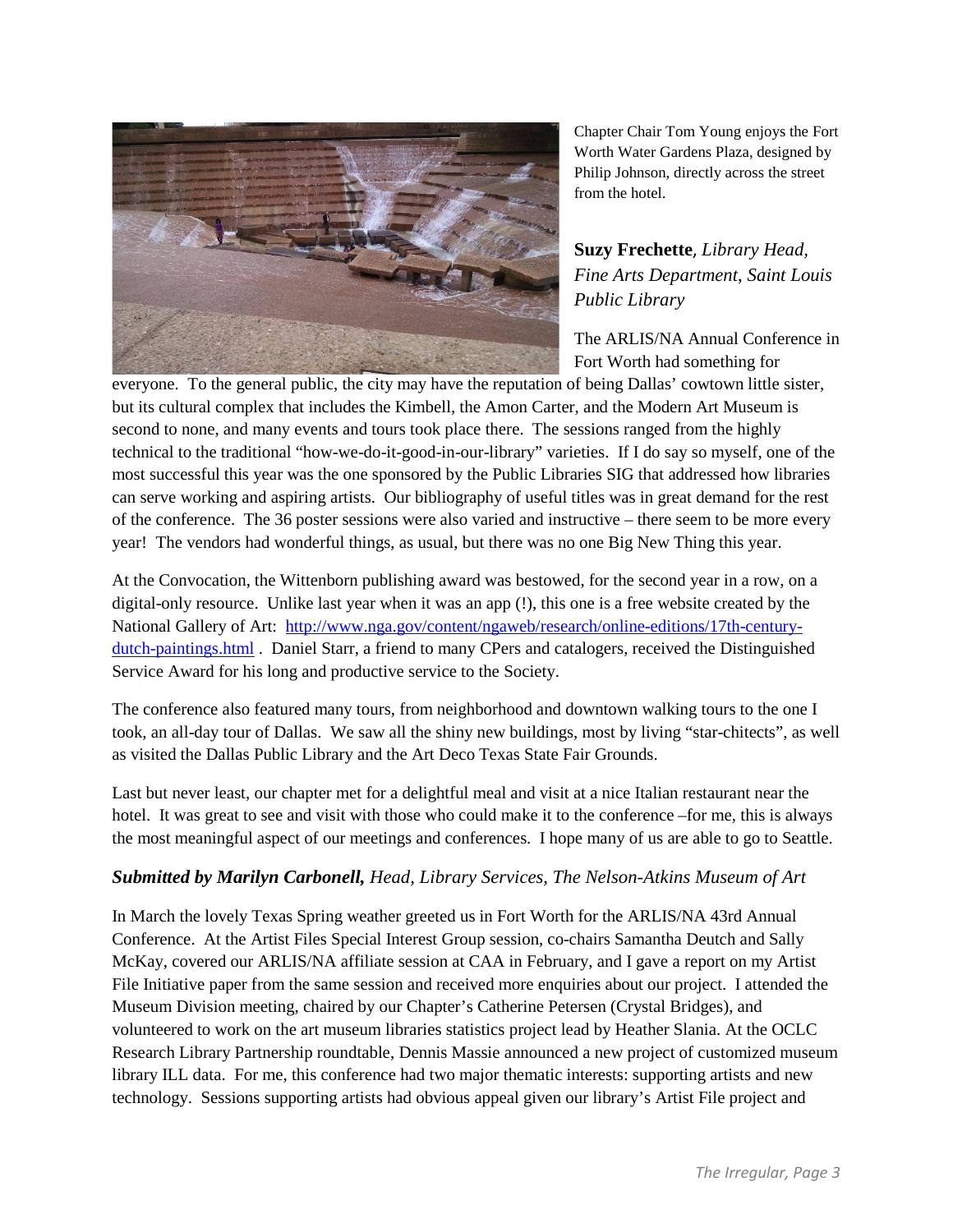approaches involving selecting geographic-centered groups, videotaping oral histories, research publications, and continuing relationships were very interesting. These included: *Library Services for Working Artists: Beyond Research* to the *New Frontier of Practice; Telling Stories: Regional Artists and Their Art;* and *Known Unknown Knowns: Privacy, Secrets*, and the *Limitations of Archives*. One of the most useful take-aways was the bibliography, "Resources for Working Artists," compiled by our own Suzy Frechette (St. Louis Public) from the Public Librarians SIG. Technology sessions included: *This Town is Big enough for All of Us: Managing Assets Across an Organization* (ranging for small to large organizations*); How the West was Won: Collaborative Approaches to Web Archiving* (including a speaker from the Internet Archives); and the poster session, *Please See Attached; The Challenges of Collecting PDF Exhibition Catalogs at the Thomas J. Watson Library* (Metropolitan Museum). Two other sessions provided much useful content: *What Can I Do with this Image?* covering reproduction fees and copyright, and Photographers' Self-Publishing: Contexts for Collecting Contemporary Photobooks. Other benefits of attending this conference: learning opportunities, networking with colleagues, meeting our suppliers and vendors who exhibited, and visiting other museum libraries! Looking forward to next year in Seattle!

## *Report on the ARLIS/NA session for the College Art Association 103rd Annual Conference, New York City, 11-14 February 2015*

**Submitted by Marilyn Carbonell**, *Head, Library Services, Nelson-Atkins Museum, Kansas City*



Cold winter blasted New York City when I presented a paper on the Artist's File Initiative at the Nelson-Atkins at the ARLIS/NA sponsored affiliate session at the College Art Association Annual Conference on 12 February 2015. This session, entitled, *Documenting Artists: Creating, Collecting, and Preserving Ephemeral Material* explored the following: "Librarians, archivists and scholars have long recognized that unique valuable artist information often only exists in ephemeral objects: early career postcards, flyers, press releases. Institutions have a legacy of collecting this information. The names of these collections are varied, often called artist

archives or artist files, but the goal is the same: to document artists' legacy through collections of ephemera, publications, and press. As the use of these materials in scholarship rises and influence on curatorial practice is evident with the increased inclusion of archival material in exhibitions, how are institutions innovating to maximize access?"

The international session's speakers included: Roman Koot (Head, Library & Archives, Netherlands Institute for Art History) on *From Marginal to Mainstream: Art Ephemera as Research Material at the RKD*; Marilyn Carbonell (Head, Library Services, Nelson-Atkins Museum of Art, Kansas City) on *Artist Files Initiative at the Nelson-Atkins Museum of Art in Kansas City: Supporting Artists and Community Engagement*; Liv Valmestad (Art Librarian, University of Manitoba) on *Making the Fleeting Permanent: The "Winnipeg Effect" and Communities of Collaboration*; and Samantha Deutch (Assistant Director, Center for the History of Collecting, The Frick Collection, Frick Art Reference Library) with Sally McKay (Head of Special Collections Services, Research Library, Getty Research Institute) on *The Future of Artist Files: Here Today, Gone Tomorrow*, which described the work and projects of the ARLIS/NA Artist Files Special Interest Group. Co-moderators and presenters were Tony White, (then Director,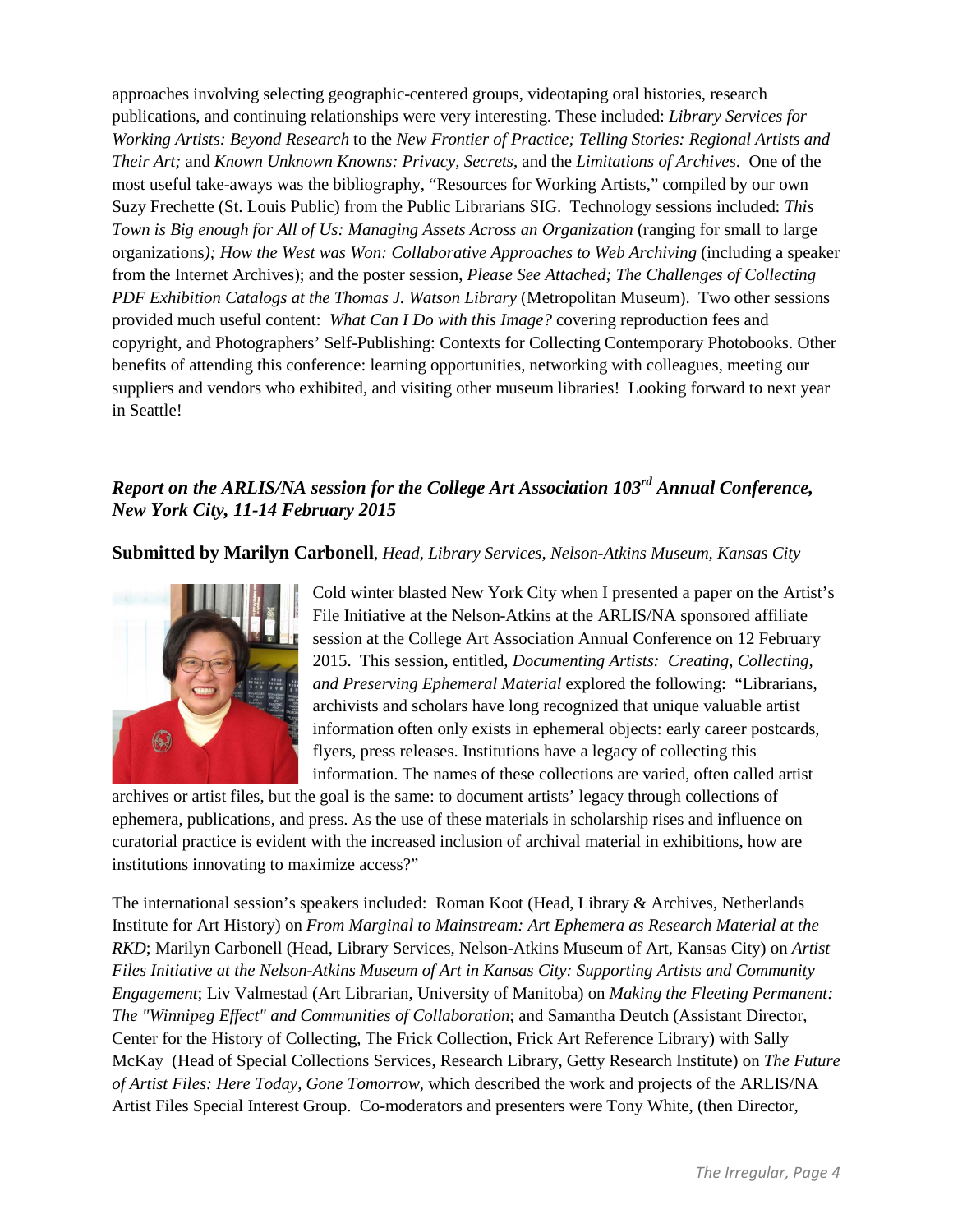Decker Library, Maryland Institute College of Art) and Francine Snyder (Director, Library & Archives, the Guggenheim Museum).

CAA is not on my regular conference itinerary so it was enlightening to attend art historical sessions on a variety of subjects for insight on how library services might be utilized to support advanced studies and new interest areas. Sessions I attended included: *Original Copies: Art and the Practice of Copying*, *Walt Disney and the 'Birth of an American Art*,' (especially interesting to Kansas City, where Walt Disney first drew the famous Mickey Mouse) and *The Market for Medieval Art in America*. The launch session by the CAA Committee on Intellectual Property presented the document, *A Code of Best Practices in Fair Use for the Visual Arts* (approved 1/2015; published 2/2015), which is an important statement for all of us involved in the visual arts. The presenters described aims of the all-inclusive nature of the code, which I found very exciting. For a description of the 2015 CAA conference, see: <http://conference2015.collegeart.org/schedule/sessions/> .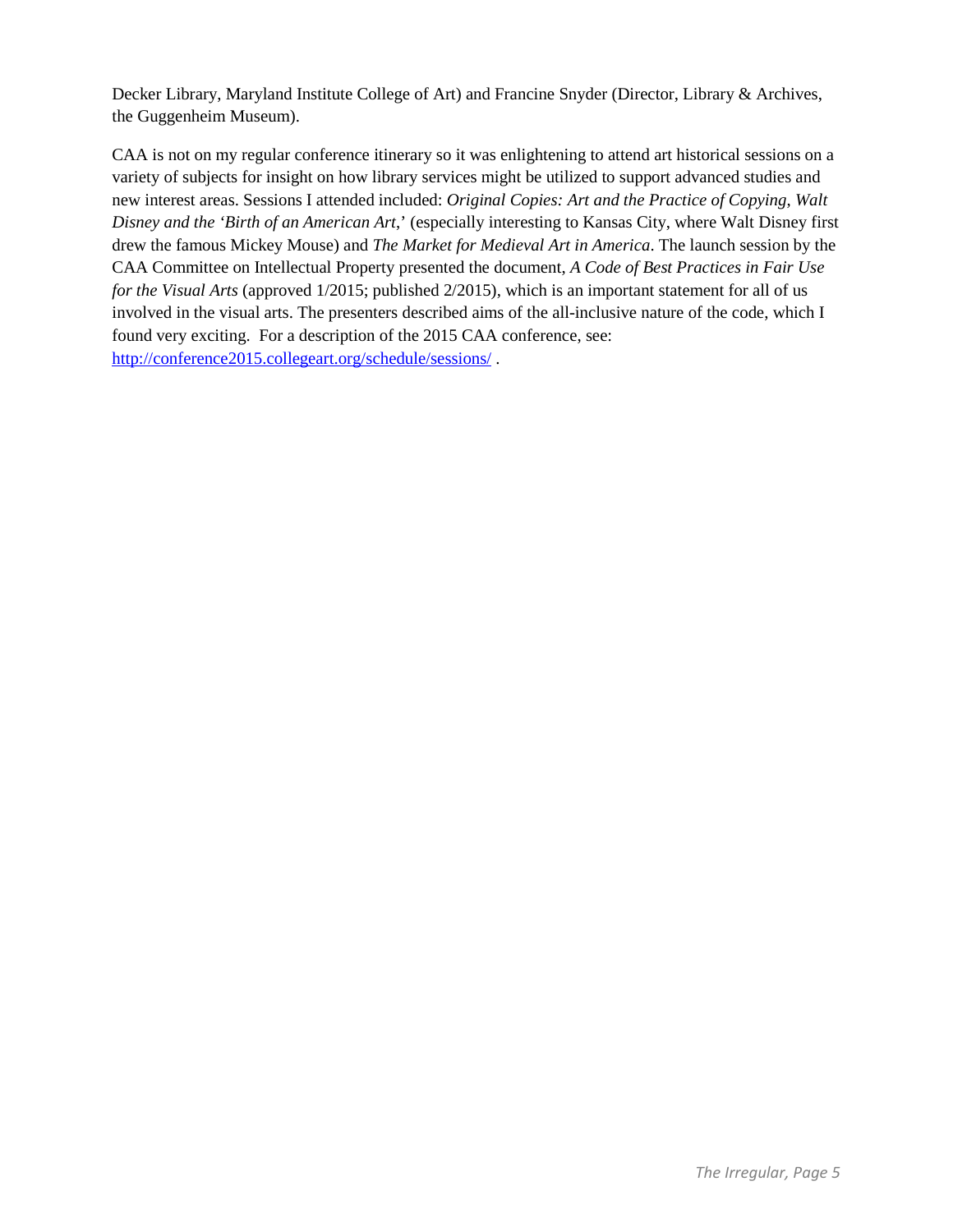### **Message from the ARLIS/NA Chapters Liaison**



Greetings Central Plains Chapter Members!

I have just begun my two-year term as Chapters Liaison and hope to continue the excellent work of my predecessor Sarah Sherman. I look forward to working with you and to receiving your feedback and suggestions in the coming months.

I have been a member of ARLIS since the late 1990s, and a member of the New York Chapter for most of that time, although I now live in New Jersey. My first professional position was in the Southeast, however, and I got to spend some time with several of your Chapter's members at a joint

conference in New Orleans back in 2003. I have been at Princeton University since 2006, and since June 2007 as one of two librarians at the art and archaeology library at Princeton, called Marquand.

#### ARLIS/NA Documentation

As you may know, the Executive Board of ARLIS has been working on editing and refining many of our core documents like the Policy Manual, and this has led to a recent discussion about our mission and related statements to ensure they reflect the goals, activities and scope of our membership at this point in time. The Code of Conduct that was created for the Fort Worth conference will evolve into a permanent Code that can be incorporated by Chapters both on their websites and as a guiding document for Chapter activities. I will also be updating the Chapter Success Book during my term on the Board. Lastly, the new strategic planning process is underway and there will more news on that front soon.

#### Special Funding and Project Charters

The call for special funding has gone out and Chapters have until **July 15** to submit requests that fall within the stated guidelines on the ARLIS/NA site: see Administrative Documents, and then Financial Information down at the bottom. On a related note, ARLIS has recently created a Project and Service Charter form for submitting requests to pursue initiatives of relevance to the Society at large. This form is also available under Administrative Documents and completed forms may be submitted to me at any time to present to the Board; more information about the Project Charter will be communicated to the membership in the coming weeks.

The Executive Board continues to meet virtually on a monthly basis, and will meet in person for our midyear board meeting on Aug. 20-21 in Philadelphia. Feel free to contact me before those meetings if there are pertinent issues to bring to the Board. A very happy and relaxing spring and summer to all!

-Rebecca Friedman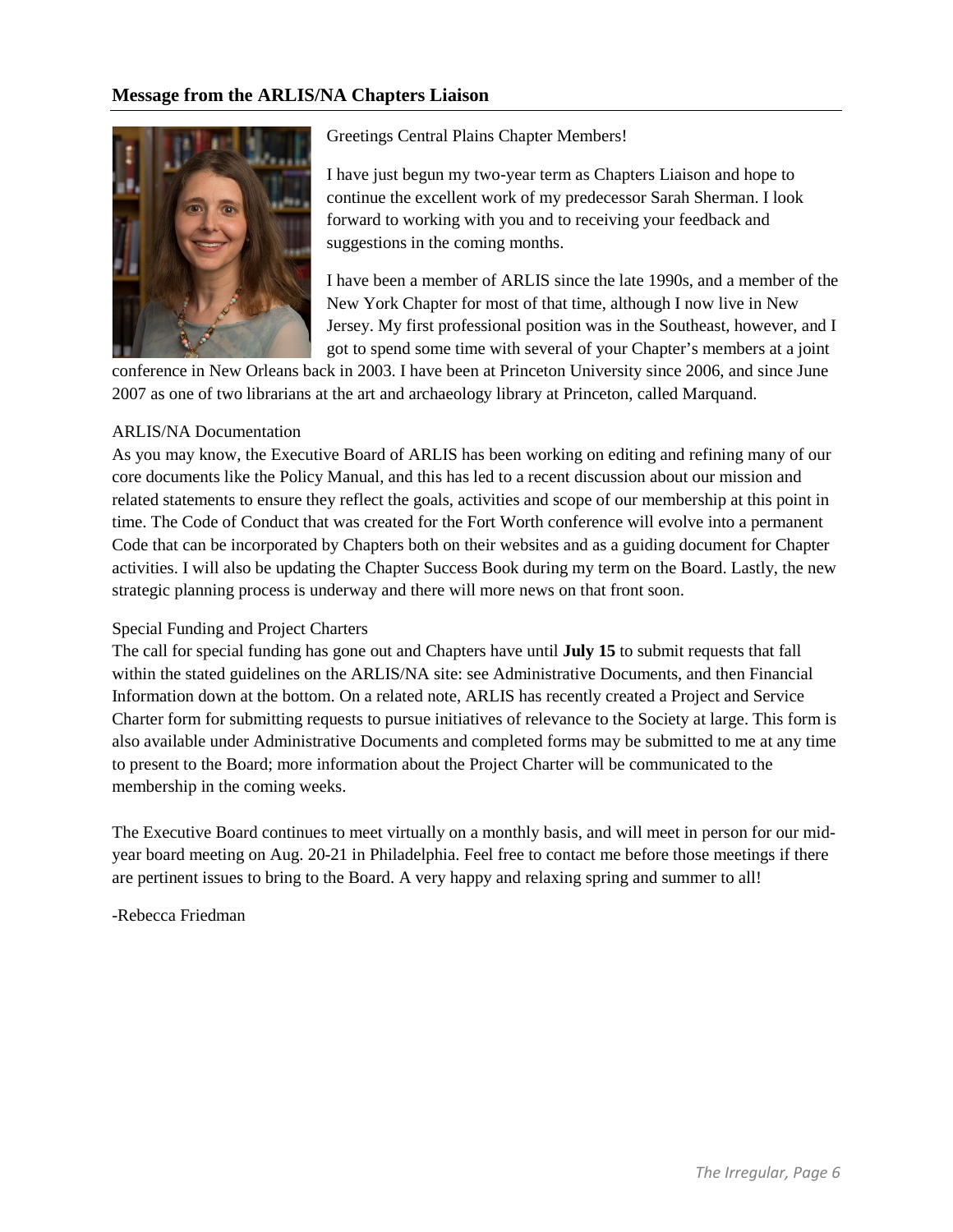

### *Catherine Petersen Bids Adieu Library Director, Crystal Bridges Museum of American Art*

It is with many mixed emotions that I share with you my semi-retirement as Library Director at Crystal Bridges Museum of American Art. As many of you know, I came to Bentonville, Arkansas and Crystal Bridges from Flagstaff, Arizona. What some of you may not know is that I left my husband, Alan, behind to finish his tenure as an art history and painting instructor. We agreed that the opportunity to build an art museum library from the ground up would be an experience of a lifetime for me considering my background in American art history and librarianship. Having grown up in the Kansas City area, I was familiar with the Ozarks and had spent some great times canoeing the beautiful rivers in the state during my twenties.

And so it began, in June of 2010 we hauled some Craig's list furniture purchases to Arkansas and Alan returned, I was alone in a new place, a new job, facing huge new challenges I'm quite sure many librarians wouldn't tackle. What a ride it has been! Although I was only 5 years in the position, I feel as though it has been many more than that. The first 2 years organizing the materials: a one-time cataloging project, web content, negotiating and implementing a shared catalog with the University of Arkansas Libraries, 4 moves of books from storage, and much more, was the most challenging time; although, like many things, it seems a long time ago. Since then the tough work, long hours, and fast deadlines have resulted in more pounds than I will say, my hair is completely gray, and I'm more or less out of shape. But, the personal and professional growth I have had is undeniable. I am very pleased with what I have accomplished for the Museum but I am ready to be back living a normal life with Alan.

So a special thank you to my ARLIS/Central Plains friends, especially Phil Jones, who has listened to me, collaborated with me, and supported me. You are a great librarian and good friend Phil, and I will think of you often. A special thanks also to Marilyn Carbonell. I first met Marilyn when I was an art history graduate student in at UMKC. During my time in Arkansas she has always been available for advice or just to listen, thanks Marilyn, you are the best! To the rest of CP chapter:

You were so welcoming and fun, my gosh we had fun! As with many other misconceptions about librarians, everyday folks have no idea just what how crazy we can be. I loved learning from you, hosting you at the Museum, I just so enjoyed our shared love of art and libraries. You gave me great tips, spurred me on, and you just "knew," you guys are my peeps and I am so grateful to have spent time with you.

See you in Lawrence, we'll have fun!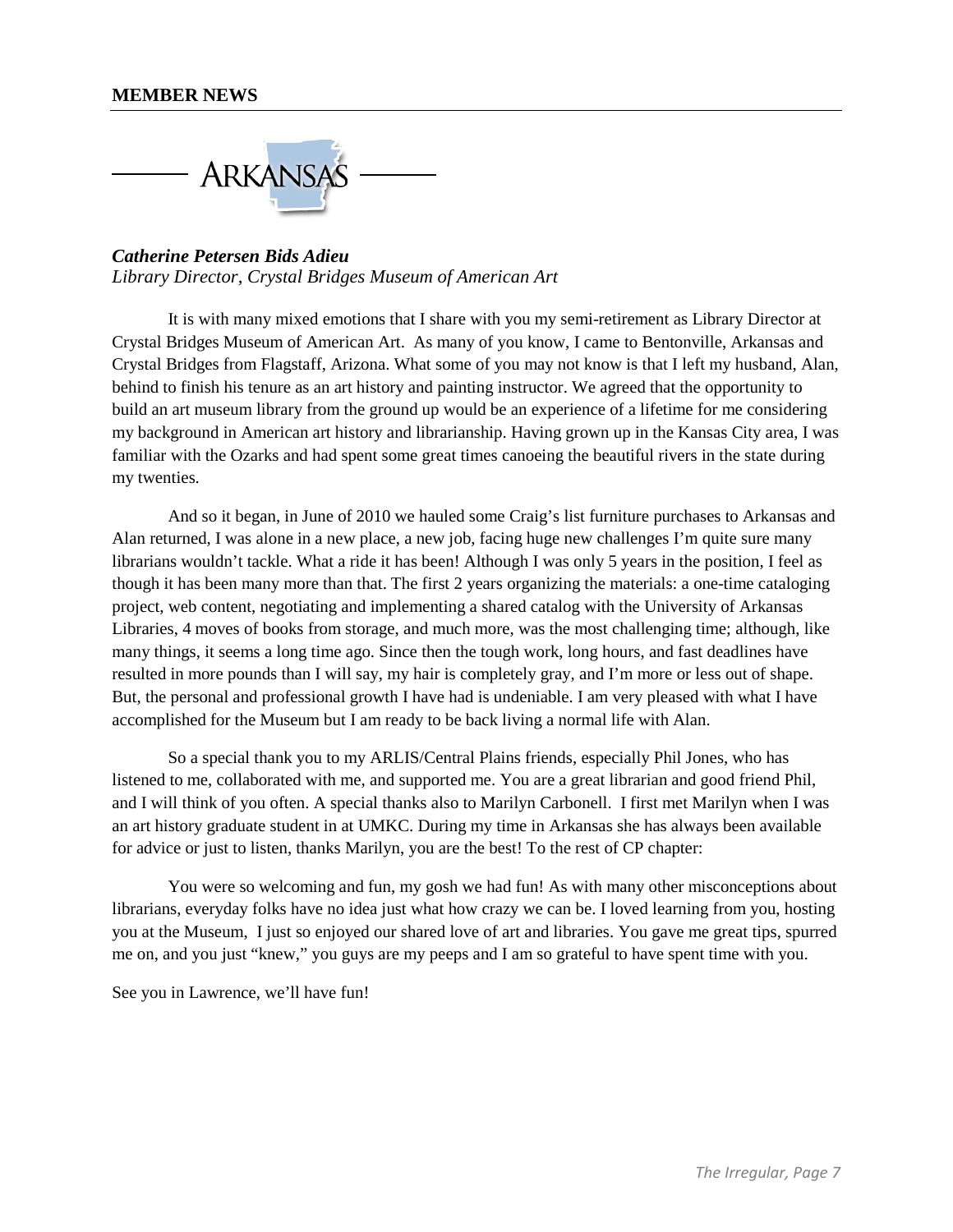

## *Greetings from Mari Russell*

I am still enjoying teaching half-time in the Humanities Department at Haskell Indian Nations University. Our Spring semester ends May 7 so I will soon be off on my summer adventures. To date, I plan the following: to Fripp Island, SC to see my son Mark and his family for Mother's Day weekend, then to Lincoln, NE to attend the Great Plains Seminar, and next to Santa Fe May 21-28. On June 5, I will be traveling to São Paulo and Rio de Janeiro to join the ARLIS/NA Art Study Tour. From Rio on June 15, I travel to London to visit museums and then to Canterbury to join a pilgrimage at the Canterbury cathedral. On June 29, I head west to Hawarden, Wales and the Gladstone Library where I am taking a course. Then home to the States on July 8. Most likely, I will have some R & R before heading back to Santa Fe before Fall Semester begins in mid-August.



*News from the Kansas City Art Institute* **M.J. Poehler**, *Director of the Jannes Library*



The Kansas City Art Institute is in the process of bidding adieu to its Visual Resources Library (also known as the Slide Library), which has traditionally been housed separately from the main library. The visual resources assistant position was eliminated in June, 2014. Last fall, Deborah Tinsley, Visual Resources Librarian, moved her office and operations to Jannes Library. KCAI has relied solely on digital images for teaching and research for several years, while hanging on to the slide collection. All the while Deborah has been selectively scanning to digital format, a project that continues. We are now disposing of around 110,000 slides, the slide cabinets, and the quaint accouterments related to creating, labeling, storing, viewing and circulating slides. KCAI students have happily carted off many boxes of free slides – most going after slides in bulk, while some are actually scrutinizing them and selecting by image. Go figure.

KCAI left the OCLC cataloging fold exactly one year ago,

switching to Innovative's SkyRiver utility from OCLC's CatExpress. Lora Farrell, cataloging and digital services librarian, is quite satisfied with SkyRiver. As members of the Mobius library consortium, we use Innovative's Sierra ILS, so the workflow importing records is a bit smoother with SkyRiver. The hit rate is good – except for items in bluray format. The downside, of course, is not being able to keep our holdings current in OCLC. We do continue to use OCLC for interlibrary loan and some day we will do a batch update of our holdings. Anyone curious about SkyRiver is welcome to contact M. J. Poehler or Lora Farrell for more information.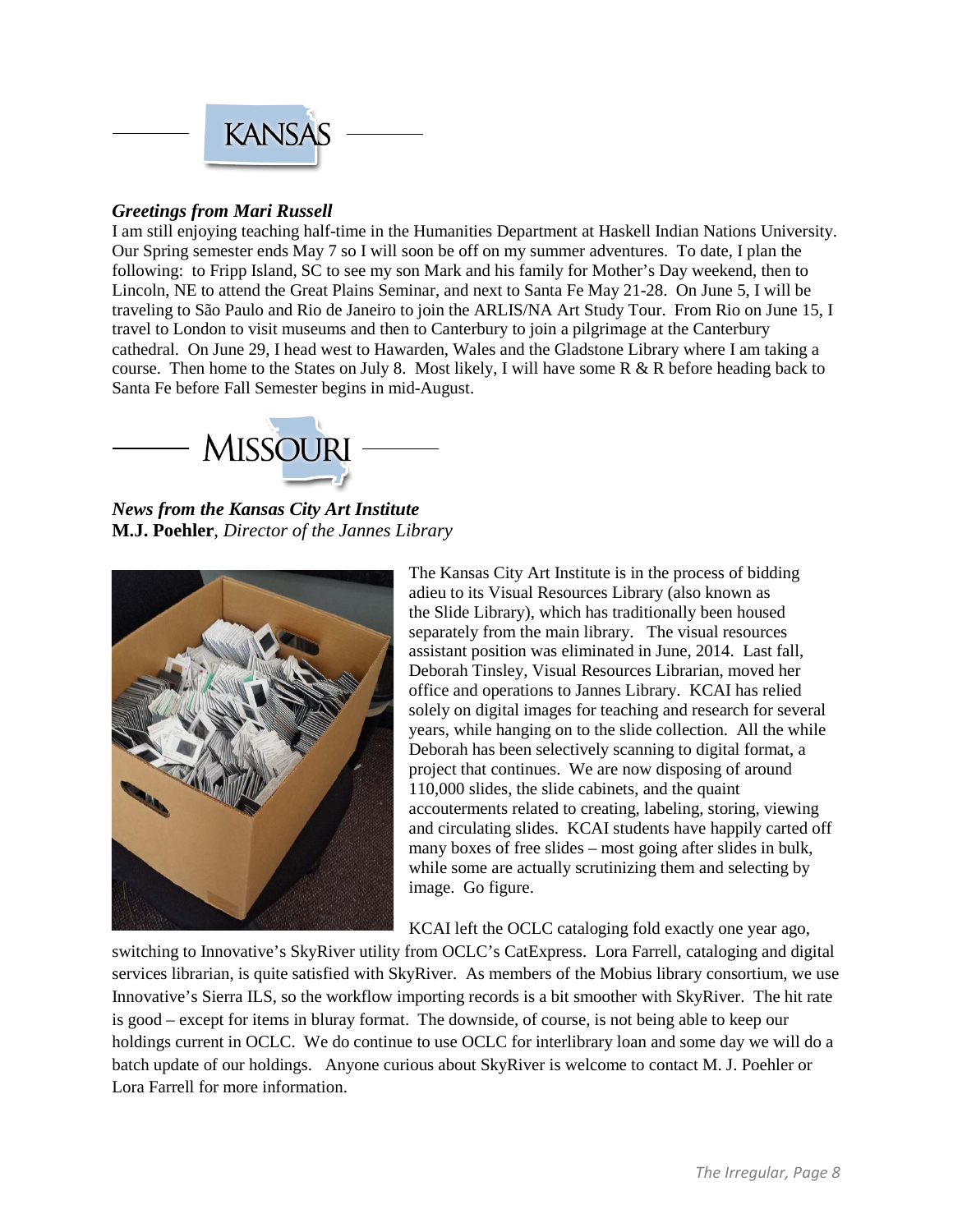## *New From The Nelson-Atkins Museum of Art* **Marilyn Carbonell,** *Head, Library Services*

**Staff update: Dawn Mackey**, former cataloger, Spencer Art Reference Library, joined the staff of the Kansas City Public Library, as their new Technical Services Manager, in mid-February 2015. At KCPL, Dawn manages the cataloging, processing, classification, and receiving for all ten branches of the library system. With her staff of four, Dawn is located in the downtown KCPL Central Library, which was renovated from the old First National Bank Building. Our chapter met at the Central Library in June 2014. Dawn was at the Nelson's Spencer Art Reference Library for almost 18.5 years, most of her career working as cataloger and in book conservation. All of library's beautifully constructed book containers and enclosures were crafted by Dawn and her two long-standing volunteers, who retired when Dawn left SARL. One of her last projects here was assisting a museum pilot project using a schema with metadata from AAT and xml coding for a project involving the sculpture park art work. If you attend the Missouri Library Association annual conferences, Dawn has been active professionally for technical services.



## **Amelia Nelson**, *Public Services Librarian*

On April 16, 2015 the Spencer Art Reference Library collaborated with the museum's Educator Resource Center to host the program *Research for Inspiration*. Designed to connect library resources to artists and designers in the Kansas City Community, the drop-in program featured books and scrolls from the library's special collections. Participants were encouraged to use these items as the inspiration for future projects in a workshop environment where they sketched and brain-stormed with other artists and with library staff.

Projects inspired by this program will be shared at an informal follow-up scheduled for May and may also be displayed in the Ford Learning Center in June. We're looking forward to seeing the unique responses to these materials from participants who included painters, textile artists, a printmaker and a woodworker.

## *News from the Post Memorial Art Reference Library*

#### **Leslie Simpson**, *Library Director*

Leslie Simpson, director of the Post Memorial Art Reference Library, in Joplin is retiring as of June 1. Leslie has been with the library since it first opened in 1981. She and her husband are moving to St. Louis to be able to spend more time with family.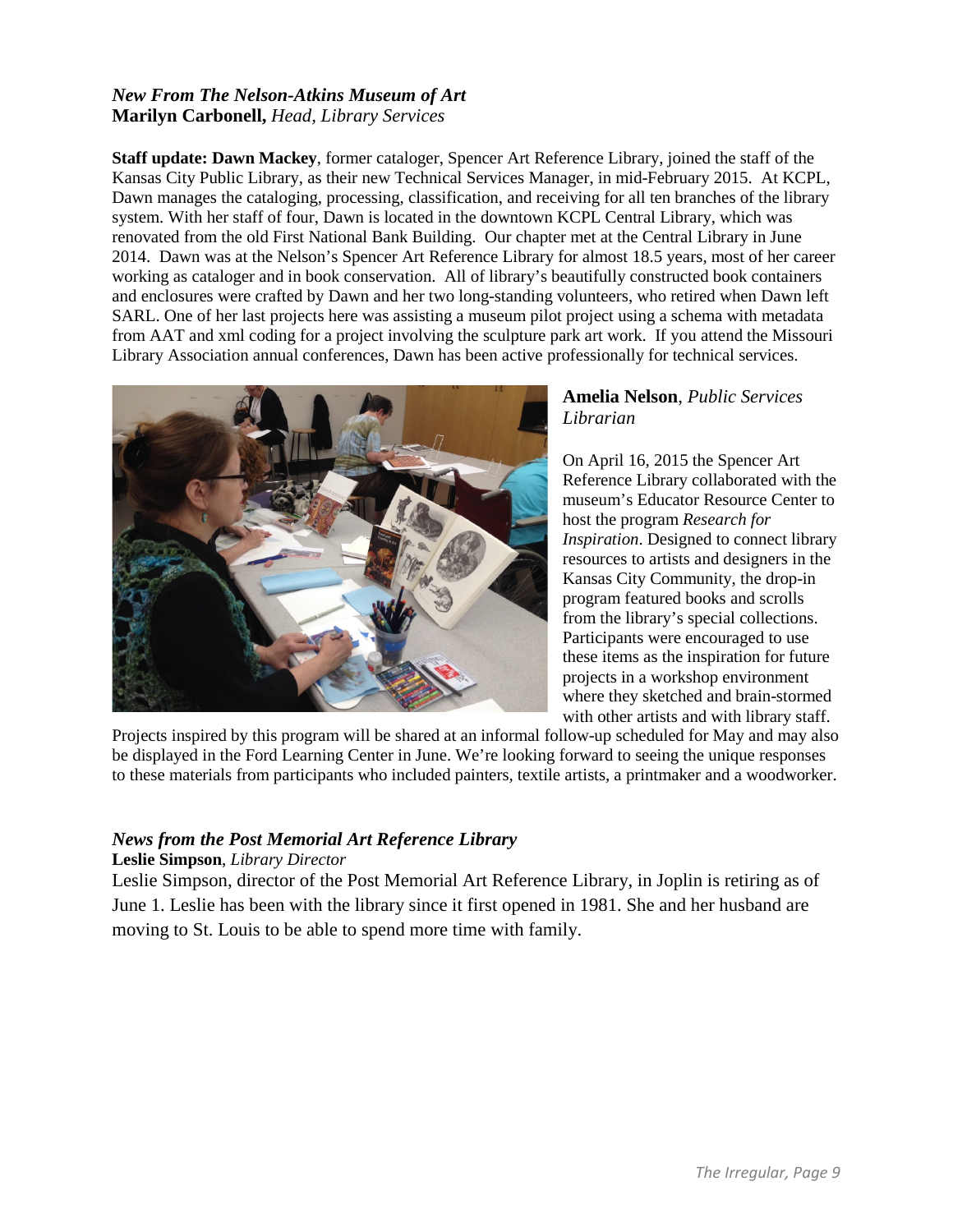## *News from the Saint Louis Art Museum* **Marianne Cavanaugh,** *Head Librarian*

On April 18, the Richardson Memorial Library at the Saint Louis Art Museum celebrated the 100<sup>th</sup> anniversary of opening to the public. The Library is the result of the first legacy gift ever given to the museum by Mary D. Richardson, who wished to honor the memory of her husband J. Clifford Richardson. The anniversary was celebrated by several learning events, over several weeks. First, a workshop, *Love your Library* introduced the library's online resources to area teachers. On the Saturday of the actual anniversary, a family event was held, with storytelling, bookmaking, and gallery tours. The Richardson Library partnered with the Study Room for Prints, Drawings, and Photographs to present a four-part adult seminar on the Book Arts in St. Louis. Finally, a reception was held to thank the library donors, including long-time volunteers and special guests from sister institutions in the area.

## *News from the Saint Louis Public Library*



**Suzy Frechette**, *Library Head, Fine Arts Department*, is pleased to report that an exhibit of Steedman Architectural Library materials has been on display in the SLPL Central Library's Great Hall since December. It comprises eight display cases with rare, valuable, influential books and other materials from this special collection. It is supplemented by a 5.5-foot high by 85-foot long mural that wraps around the entire south wall of the Great Hall. The mural is made of vinyl and features images and explanatory text from selected works from the collection. The combined effect is truly stunning, and she invites everyone who can to visit and see it in person before it comes down at the end of May. More information about the Steedman library is available at its blog, also maintained by Suzy:

<http://steedmanarchitecturallibrary.blogspot.com/>